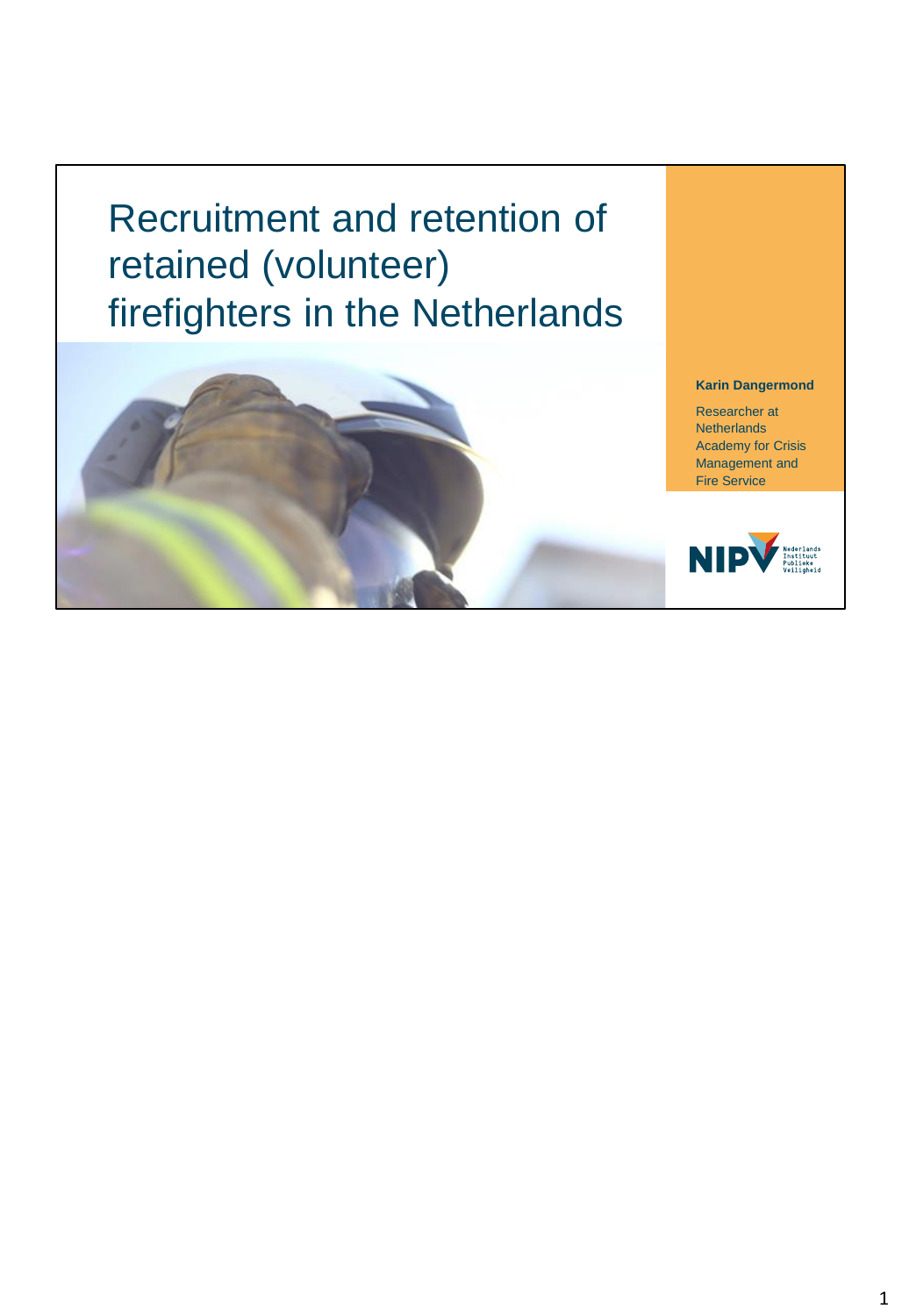

Before sharing the insights of our research, I would like to briefly review the context in which this research took place.

Our retained firefighters have another primary job, are required to be present within a predetermined specific proximity of the fire station and receive payment by the hour or incident. Most of our retained firefighters are not obliged to respond to calls, but some are.

Furthermore it is important to know that each fire station has a least one fire appliance. Our fire appliances have 6 seats for 6 firefighters: 2 in the front, 4 in the back. We agreed that each seat must be able to be filled by 3 people. According to our own agreements each fire station has to have at least 18 retained firefighters.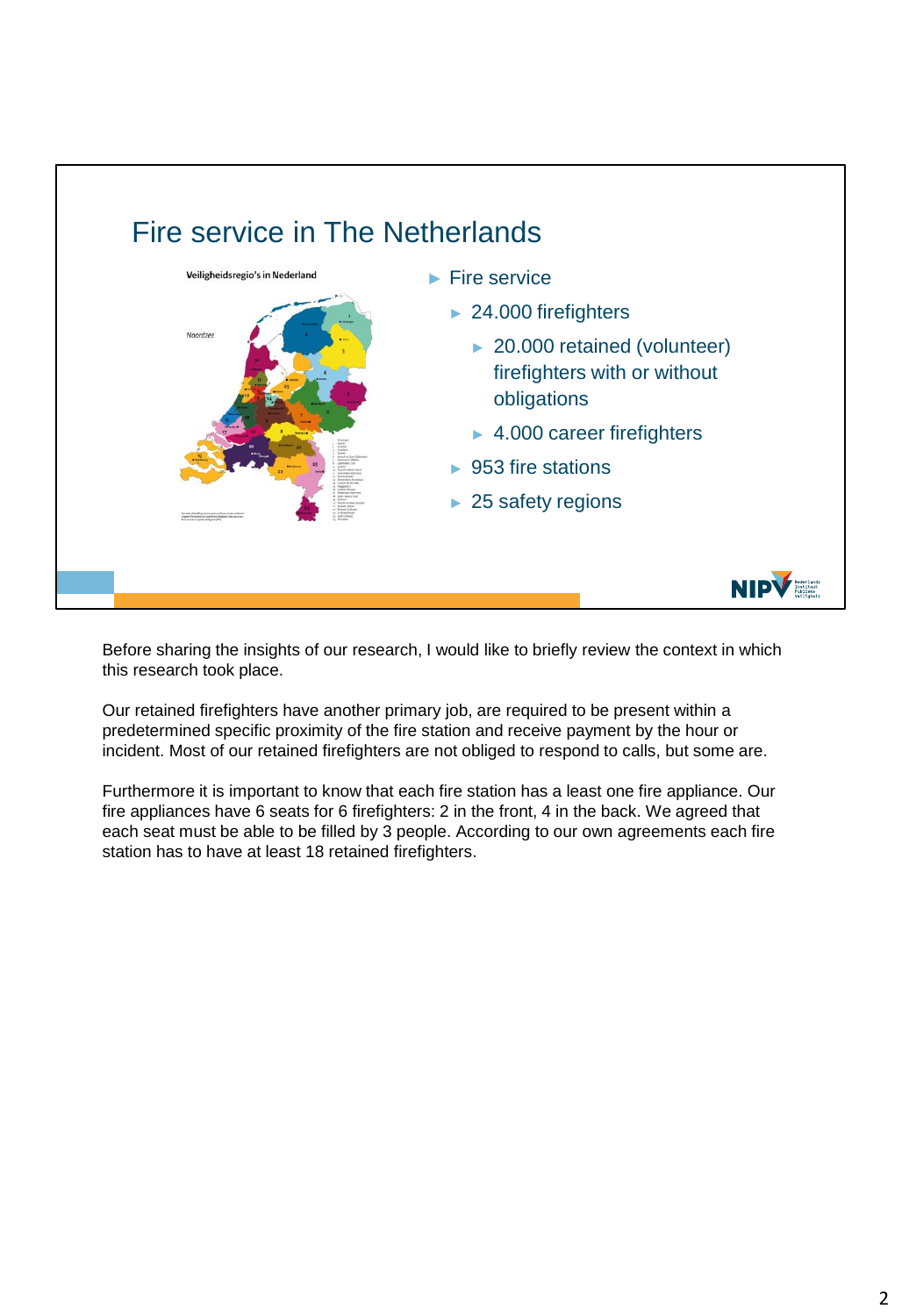## Program volunteerism



The Dutch Safety Council (Veiligheidsberaad) has identified several developments on multiple levels (society, individual) that may lead to challenges in recruiting and retaining of retained firefighters, and thereby may impact the vitality of the current organisation model. Societal changes are for instance demographic shifts, legal changes, technical progress and changes in society, such as increasing individualism. Developments regarding individuals relate to personality, ambitions and motives. These developments raise the important question: How can the organisation model of the Netherlands Fire Service keep building upon volunteers in the future and be sustainable and robust at the same time?

1. Focus of this presentation: research into Recruitment and retention of retained firefighters 2. Citizens: possible reasons for citizens, who are not affiliated with the fire service, to become active as fire service volunteers in the future or not. 1000 citizens completed a questionnaire.

3. Other organisations: the experiences of other organizations with recruiting and retaining volunteers largely correspond to the experiences within the fire service. For example the police, the military and coast guard.

4a. Exchange of experts: experiences of 14 countries in Europe regarding recruitment and retention of retained firefighters.

4b. We did a survey in several European countries regarding the legal position of fire service volunteers

At the moment we are conducting 2 new studies: the first study concerns the question When, why and to what extent retained firefighters quit at the fire service? The second study provides an answer to the question What are possible reasons for primary employers to cooperate or not to a retained fire service by their employees?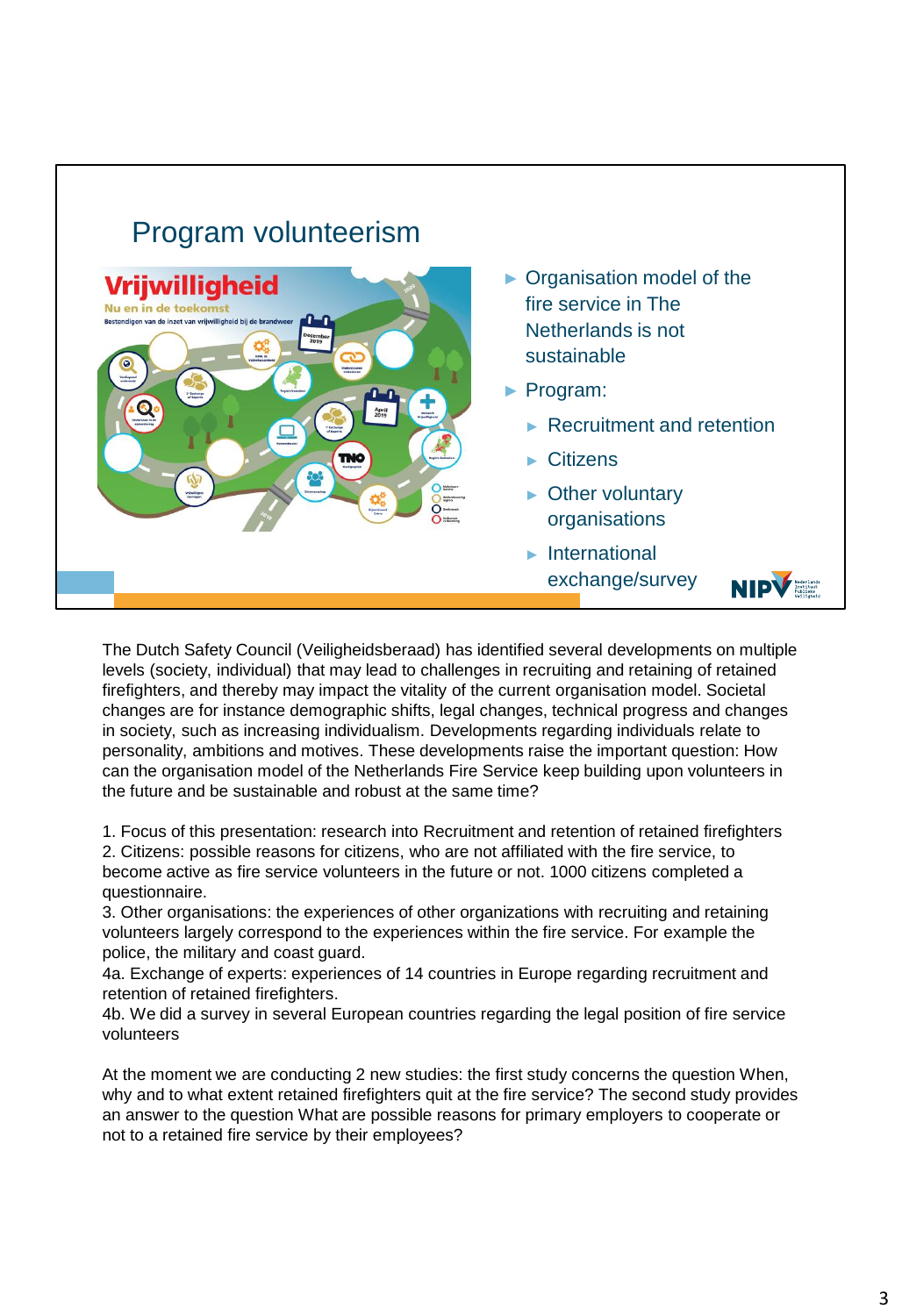

Or if the QR code doesn't work: https://nipv.nl/vrijwilligheid-bij-de-brandweer/

All reports have a summary, the report of our international exchange is completely in English.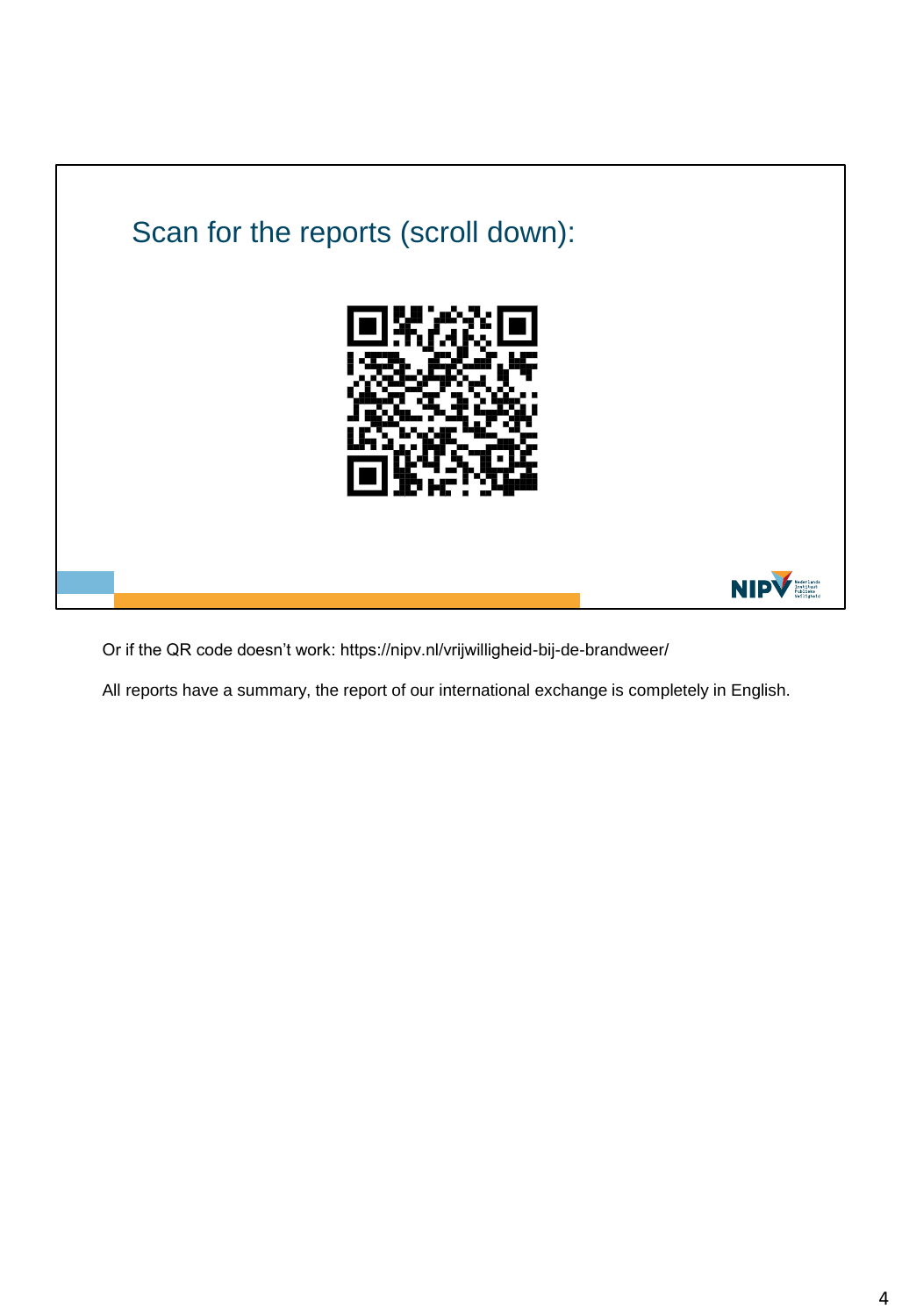

A great added value of bringing firefighters from different fire stations together is that they can respond to each other, ask each other in-depth questions, complement each other, but also nuance and correct each other. for example, when experiences with regard to a particular theme differ.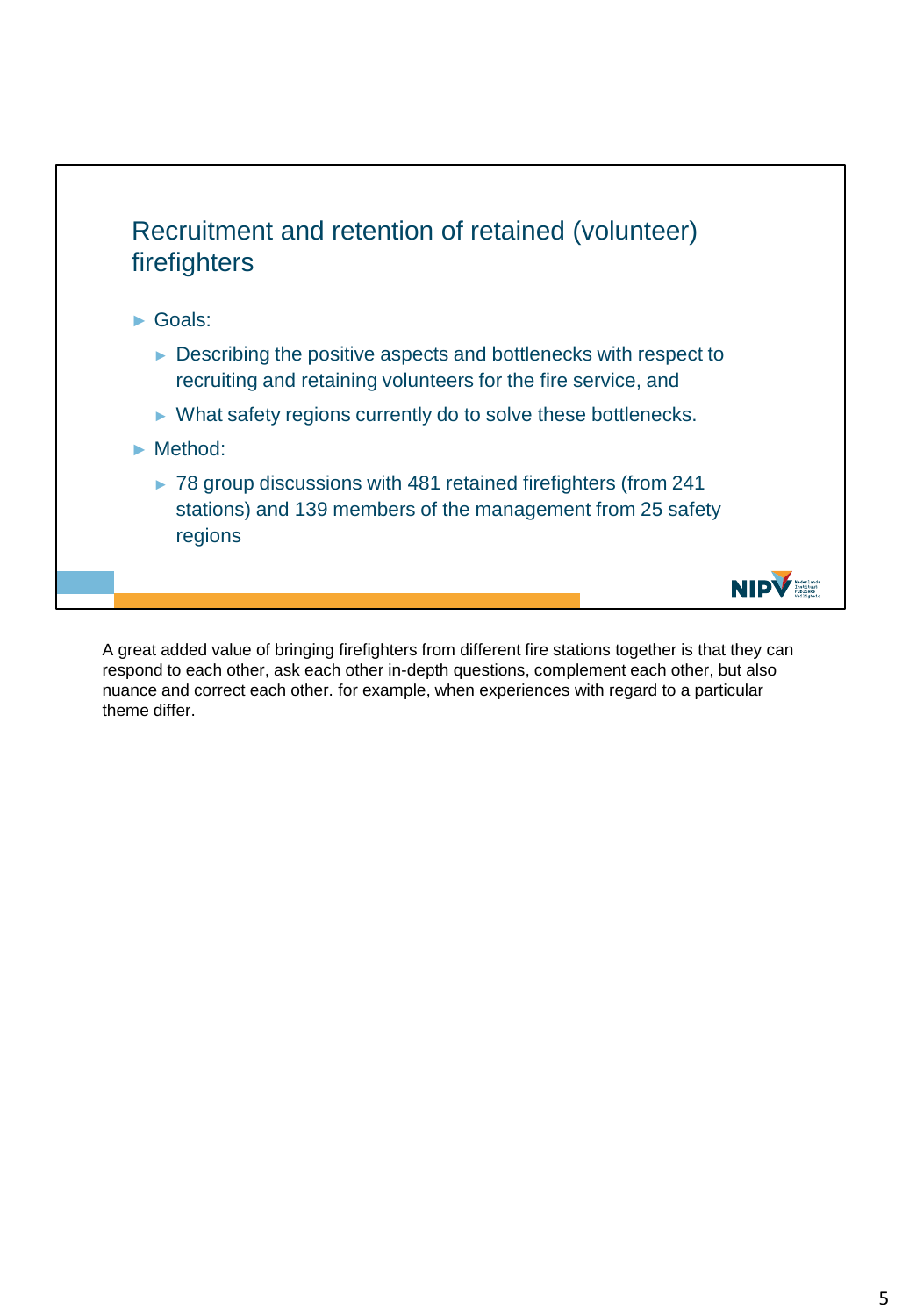

These photo's are chosen for a purpose, to give you a little insight in the culture of the retained fire service in the Netherlands.

1. A theme that I will not discuss in this presentation, but which we have researched, is the appreciation of firefighters. The visibility of local authorities, in this photo (left) represented by the major, is important for the recognition and appreciation of firefighters.

2. On the right a photo of the bar in a fire station. Being a firefighter is not only about fighting fires and providing assistance, but also about group dynamics, friendships, joint processing. This does not only apply to active firefighters, but firefighters who have stopped are regularly welcome at stations. They too are part of the culture of a fire station.

3. Some fire stations participate in fire fighting competitions, a combination between fun and professional competence (left bottom)

4. "Thank you for your 35/27 years of service." We know our firefighters are very loyal to their station. But will it stay this way? (right bottom)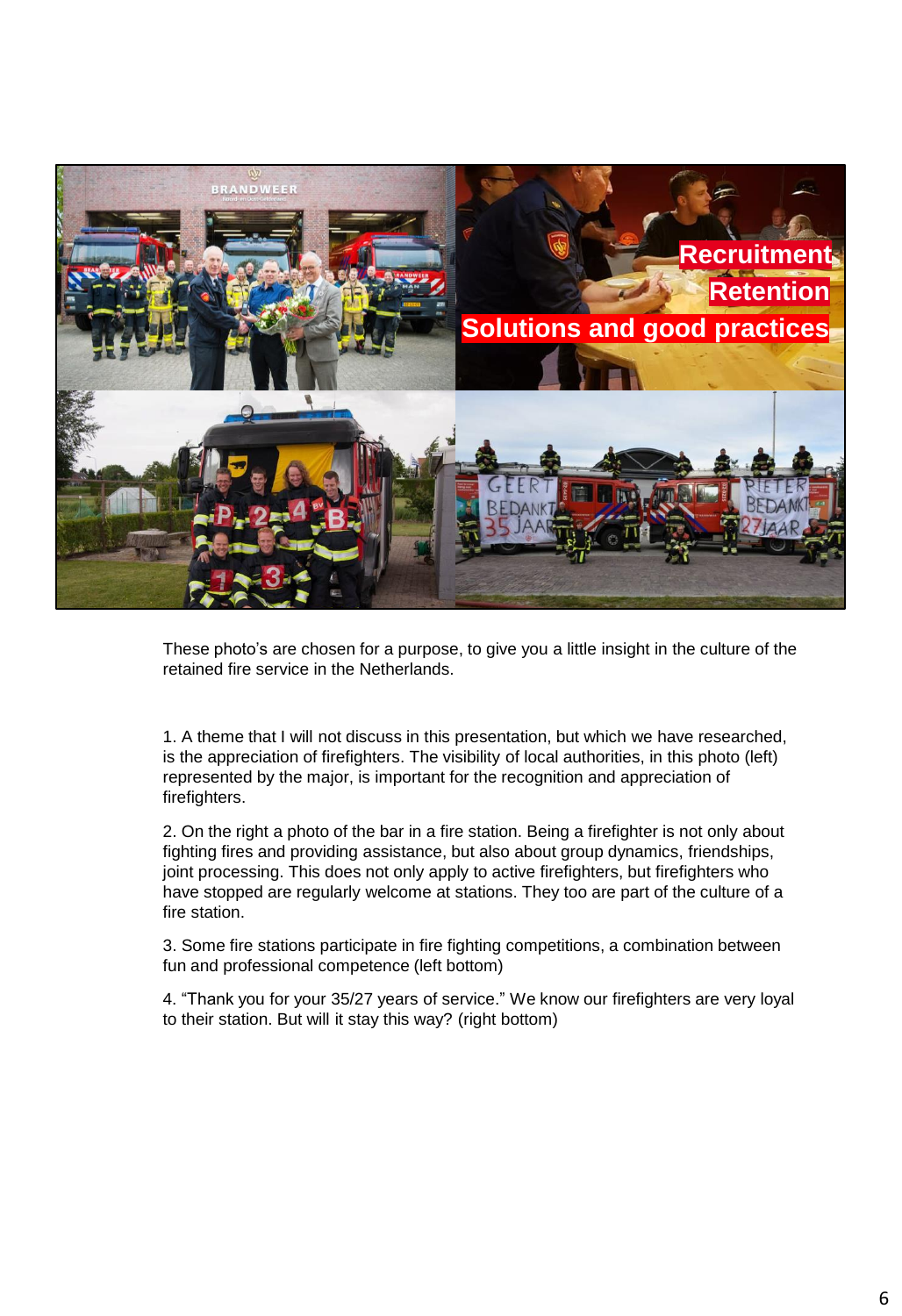

Good example is good to follow

Visible locally: local market, organizing a training in the centre of the city or village, talking with residents after a fire or other incident

Word of mouth is succesfull because:

- potential volunteers are honored
- according to current volunteer suitable (in terms of availability and social aspect)
- refute prejudices of the fire brigade
- threshold registration less high, knows someone within the post

It takes 2 years before a training is completed, It is therefore important to start recruiting before a problem arises.

Youth fire brigade: 12-18 years old, they get acquainted with activities of the fire service. for some stations, but certainly not always, the youth fire brigade is a breeding ground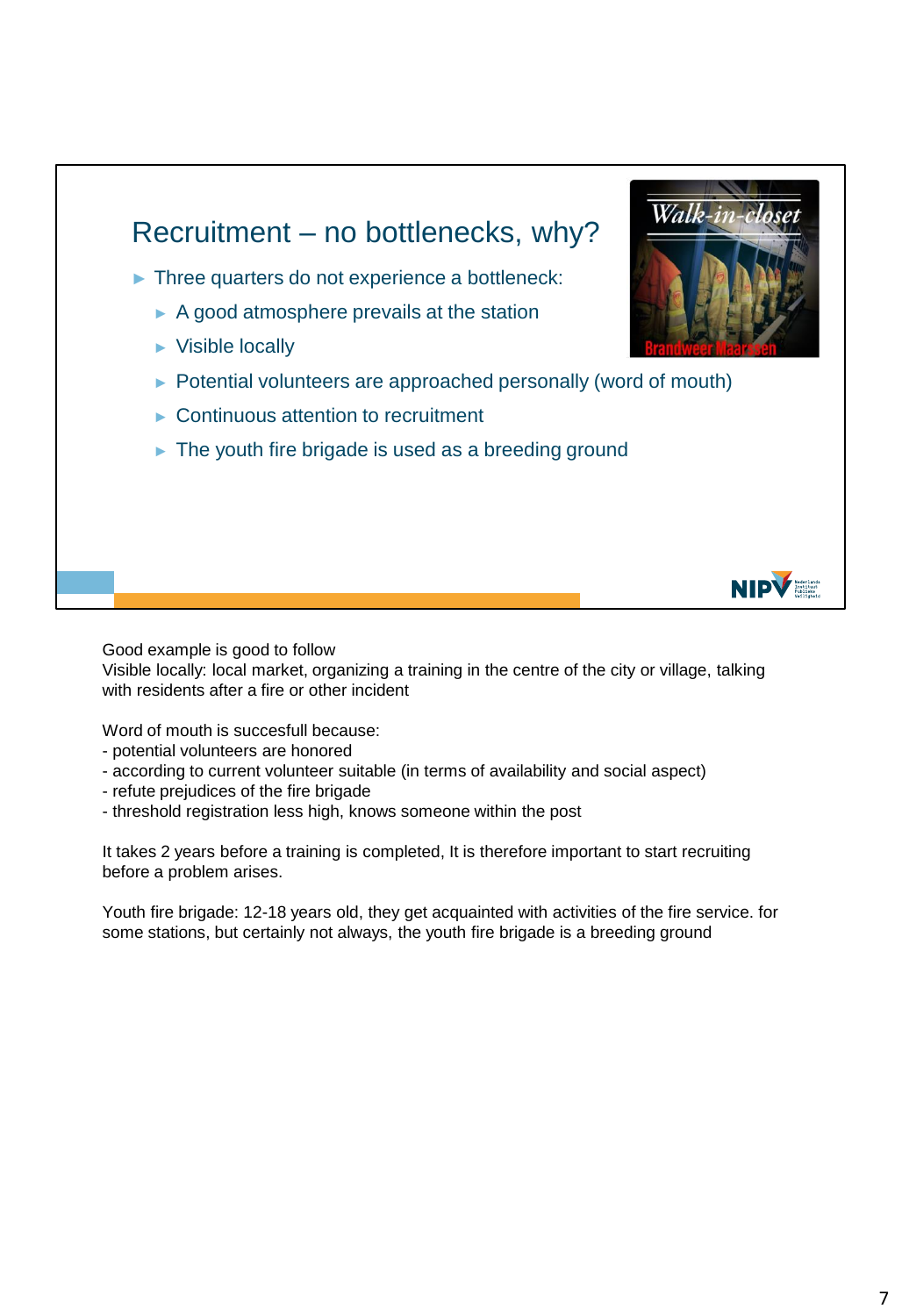

As there are more difficulties, the more the responsibilty shifts to the management.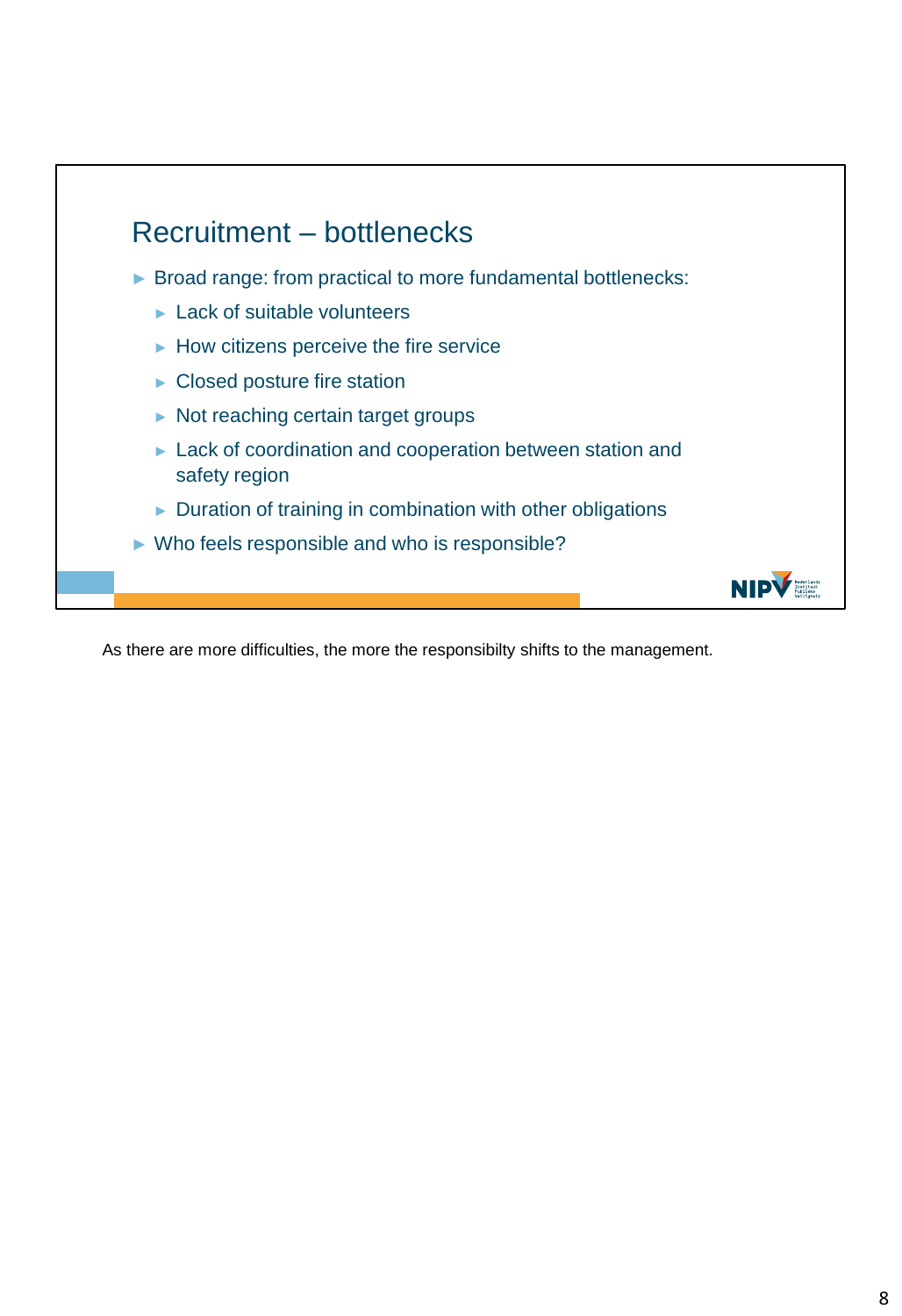

On the one hand, they don't experience a problem in retention because of the social aspect of the fire service and their involvement And on the other hand, the subject matter and gaining new knowledge

Financial compensation in The Netherlands: 25eu per hour per incident, 15-20eu per hour per training.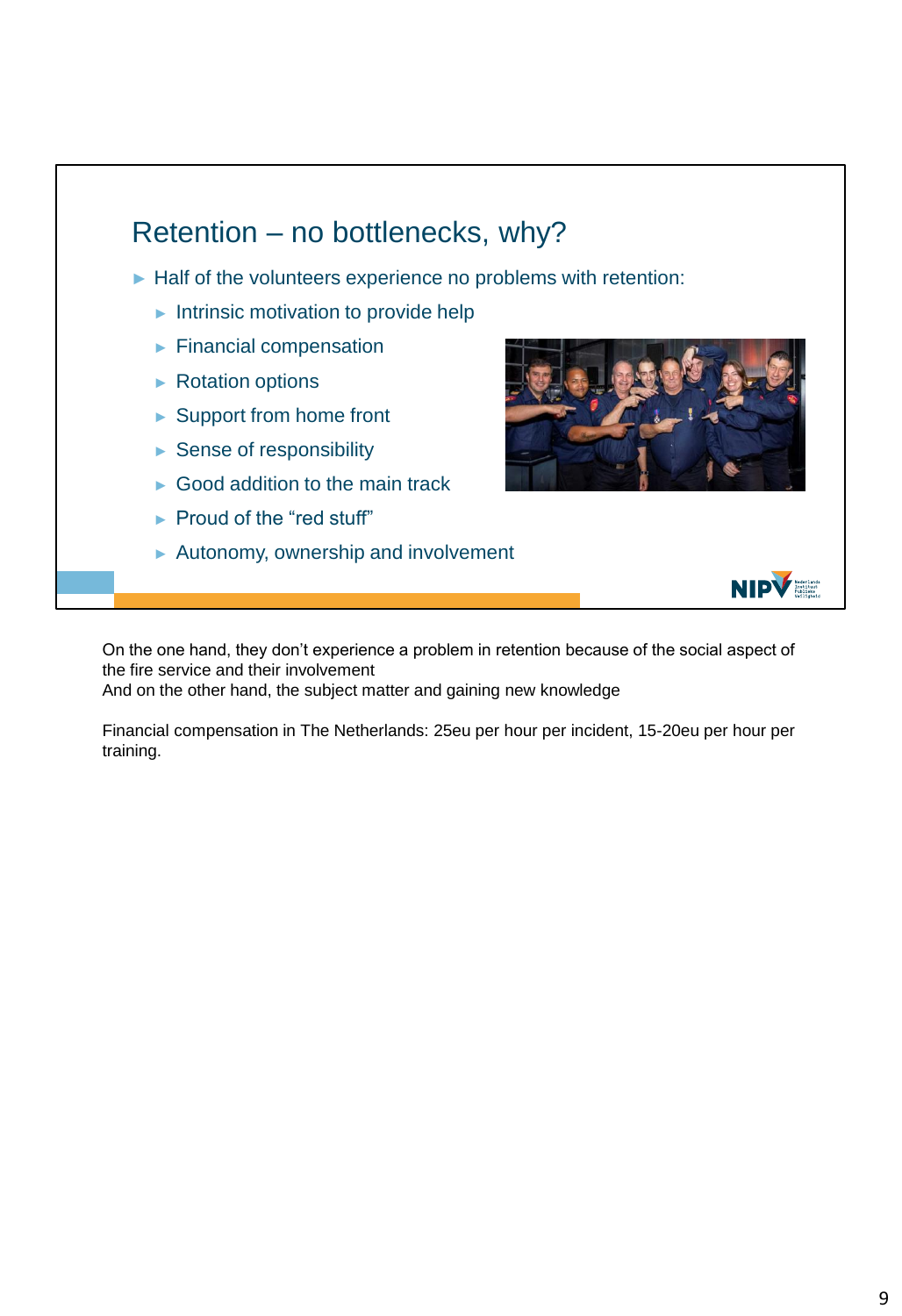

Social aspect compensates (to some extent). Firefighters quit because of an accumulation of reasons. The station manager knows when someone is leaving and a bottlenecks arise. Not predicting the course: fault lines (a divorce, new job elsewhere, etc.) and maximum age limit released.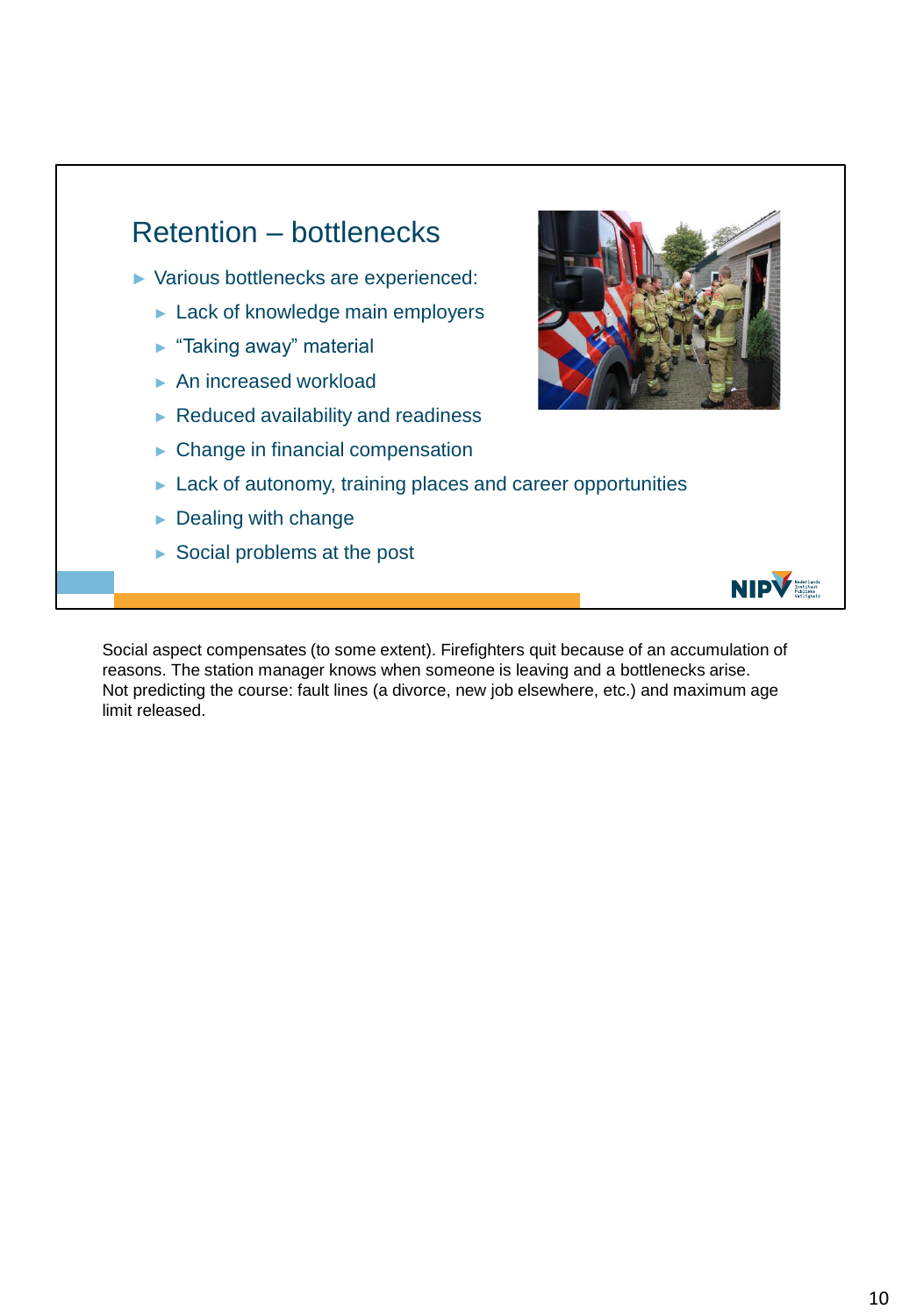| #                    | <b>Recruitment challenge</b>                                           | <b>Countries</b>               |
|----------------------|------------------------------------------------------------------------|--------------------------------|
| 1.                   | Volunteering takes too much time                                       | BE, EE, FI, IE, NL, NO         |
| 1.                   | Decrease of turnouts.                                                  | BE, EE, IE, NL, UK             |
| 1.                   | Not recruiting inclusively (e.g. few women, ethnic minorities<br>etc.) | BE, DK, IE, NL, UK             |
| 1.                   | Entry standards too high or procedures too long                        | BE, FR, NL, UK                 |
|                      |                                                                        |                                |
|                      | Aging<br><b>Retention challenge</b>                                    | EE, FI, NL<br><b>Countries</b> |
| 1.<br>$\#$<br>$\geq$ | Increasing turnover                                                    | AT, DE, NL, NO, UK             |
| $\,>\,$              | Incompatible with other activities or family with regards to time      | AT, BE, FI, NL                 |
| $\geq$               | Growing reluctancy primary employers                                   | CZ, NL, UK                     |
| $\bar{p}$            | Too few (valid) calls                                                  | DK, FI, NL, UK                 |
| $\geq$               | Too many demands regarding training, practice and/or availability      | BE, IE, NL, UK                 |
| $\mathbf{z}$         | Missing/ unhealthy group spirit                                        | BE, NL                         |

In April 2019, 14 European countries came to Amsterdam to discuss the topic of recruitment and retention of volunteer firefighters.

In this table you see the challenges or bottlenecks we collected. We like to complain in the Netherlands since we recognize all the challenges ;-)

These tables illustrate that challenges (currently) experienced in the Netherlands are also experienced in other European Fire and Rescue Services and specifically in Ireland.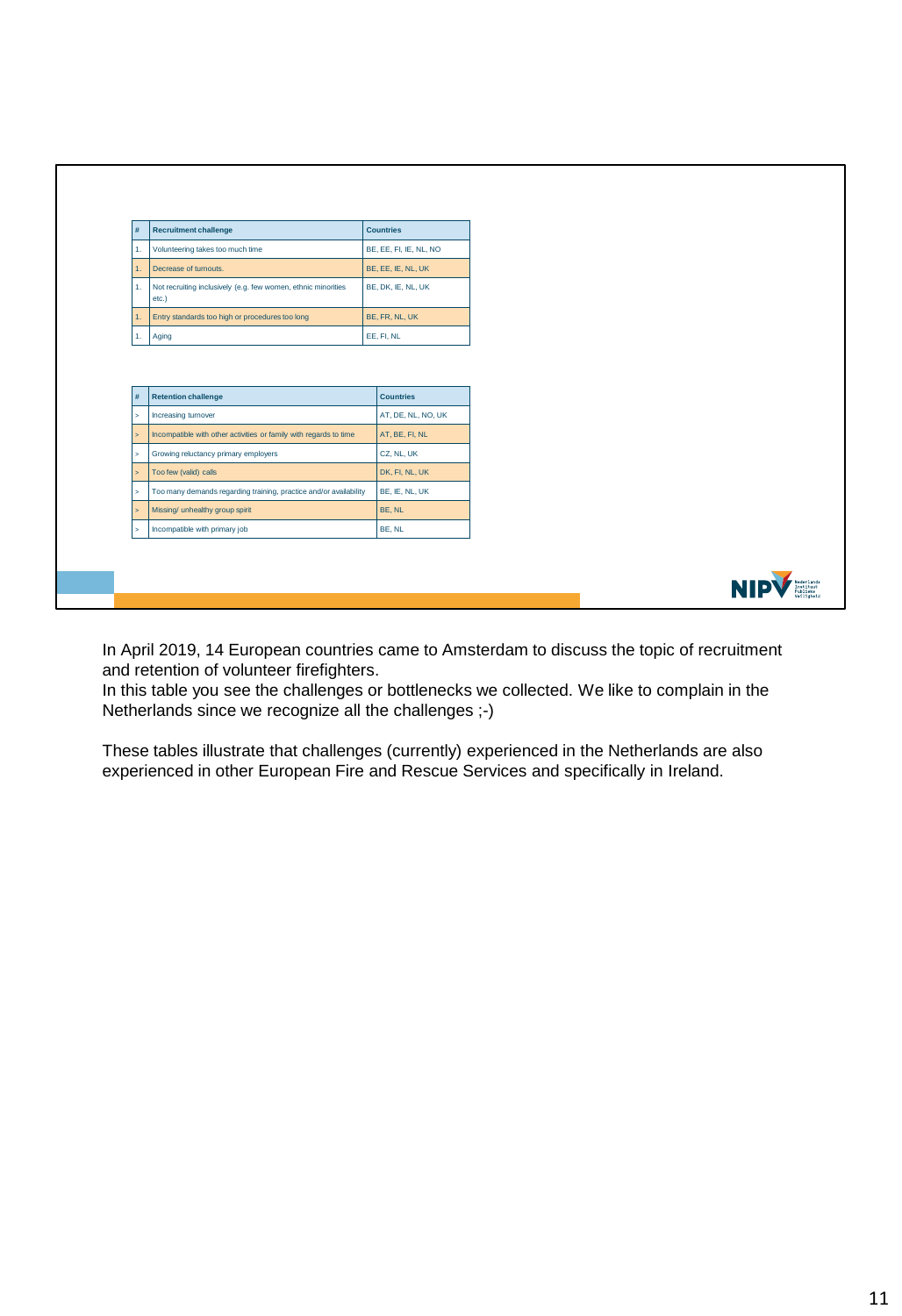

Good practice = proven effective solution or activity, not found. Combination of activities works best

It is quite a list, but it is especially important to understand that a solution is not experienced as such for all stations. It is important to understand why a bottleneck is experienced so that it can then be determined what a solution is.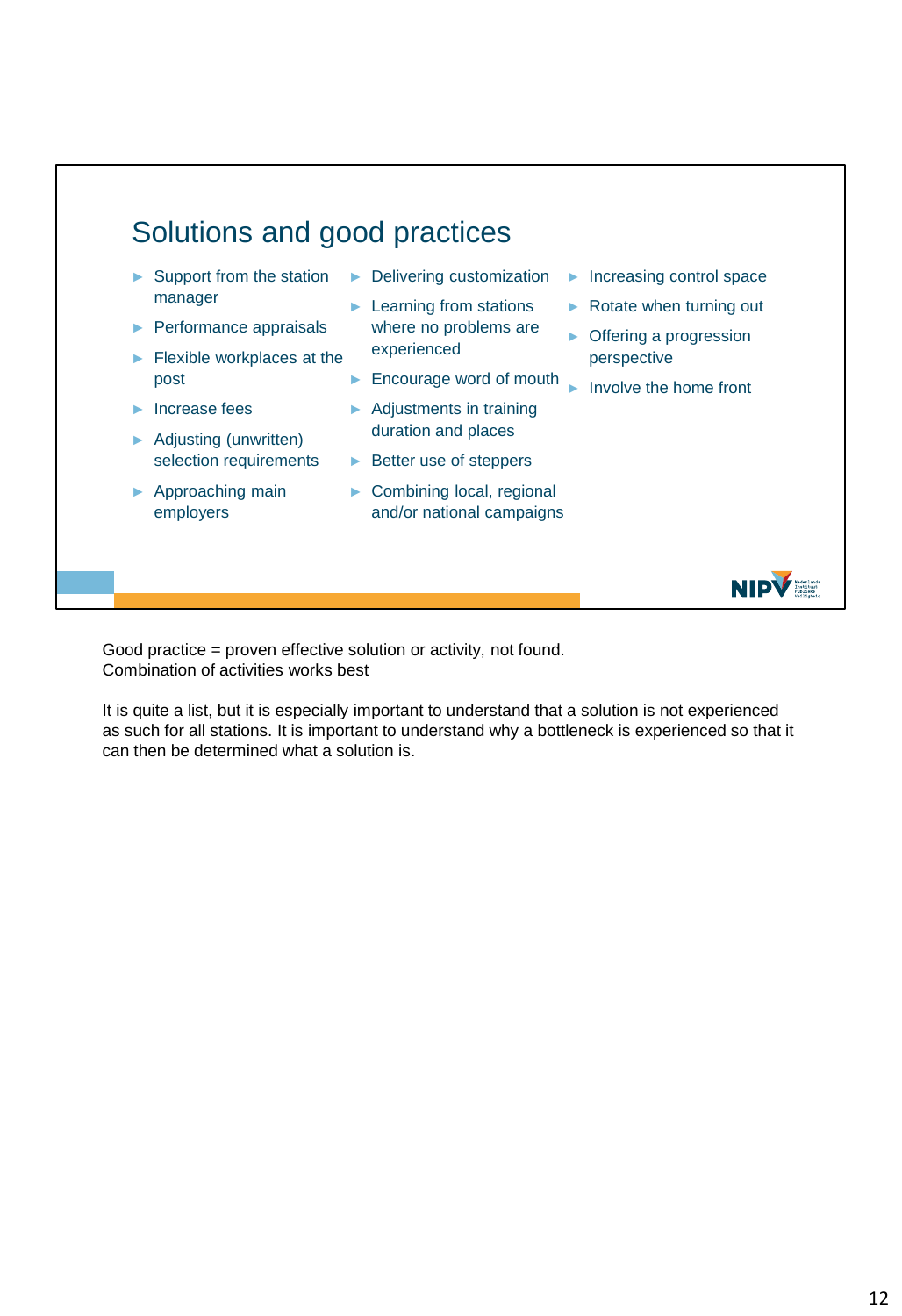## No generic problem, no generic solution ► Not a single bottleneck described in the field of recruiting and/or retaining is experienced at all fire stations in the Netherlands ► Whether a fire station experiences a bottleneck and, if so, which one, differs per station and per moment Main conclusion

It can be concluded that the basic assumption that the Dutch fire service has only one generic problem with finding and retaining volunteers and that, accordingly, one solution will be sufficient, is incorrect. On the contrary, none of the bottlenecks mentioned is present at all posts, and a way to deal with a specific problem is only considered a solution, when the volunteers experience that specific problem at their post. This implies that not all solutions are applicable in every situation at every post, that often have to deal with a unique set of problems. However, the large number of solutions show that there are plenty of opportunities to retain volunteers for the fire service in the future.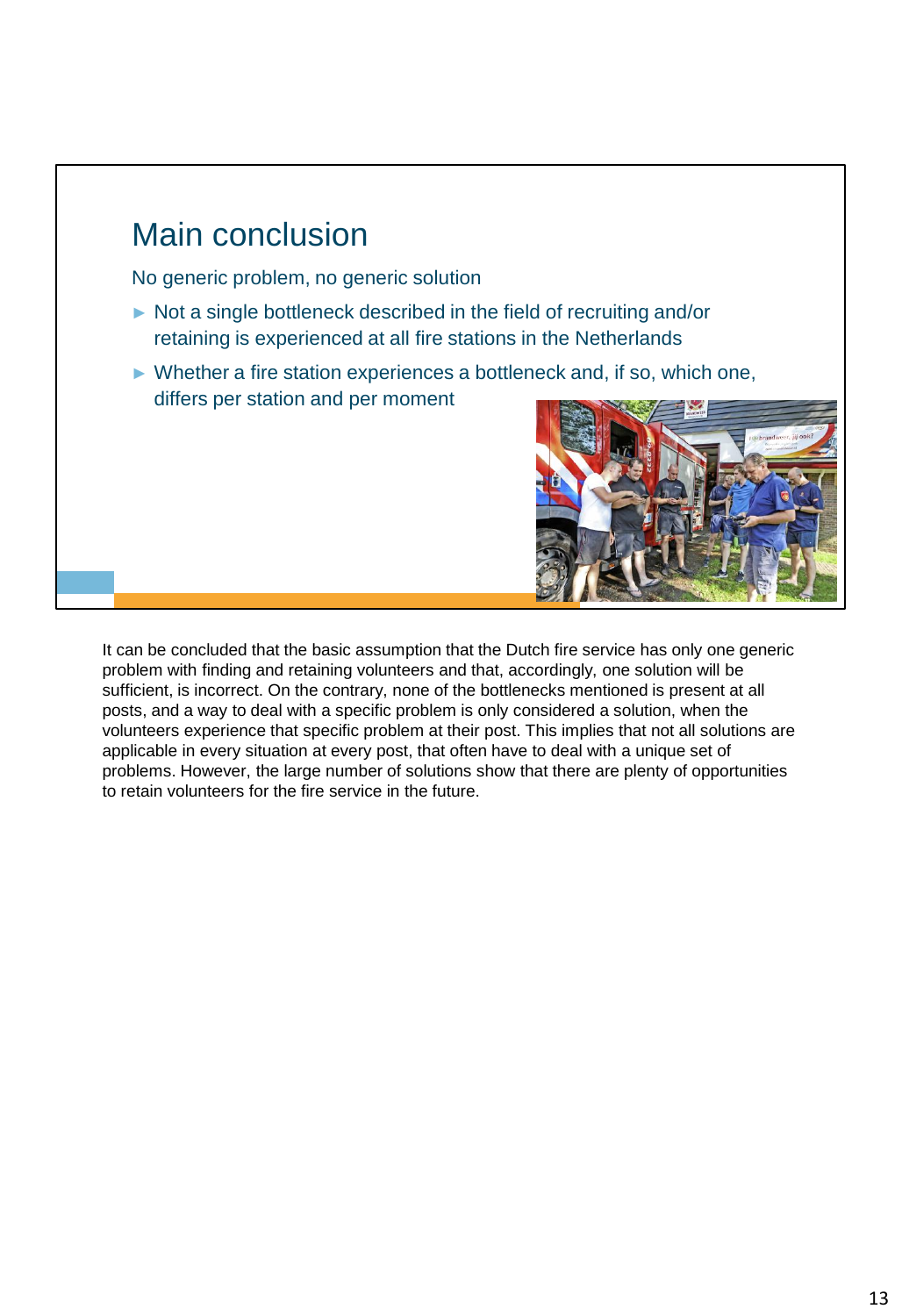## New insights

- ► Deeper understanding of the mechanisms behind local voluntariness
- ► Large diversity in problems and solutions: local differences
- ► Uniformity is underlaying problem
- ► New leadership, management and organisation and new thinking is necessary: make way for pluralism within the uniform organisation



This research shows that most members of staff focus on uniformity. It is possible that this view can be identified as one of the most important challenges for the Dutch fire service. Having to deal with diversity in organisations and society as a whole is a modern issue that asks for a new type of leadership, not only regarding its philosophy, but also with respect to the corporate culture within different parts of the staff. Accordingly, it can be stated that individual members of staff are not the problem, but the system they are part of. The most important recommendation is therefore, to reflect on the required type of leadership and on the skills, changes in the organisation and culture within the staff that are necessary to create a healthy way of managing volunteers now and in the future. Management and leadership need to be flexible and allow for local differences, but also set boundaries and look for a type of uniformity within which a certain diversity is possible.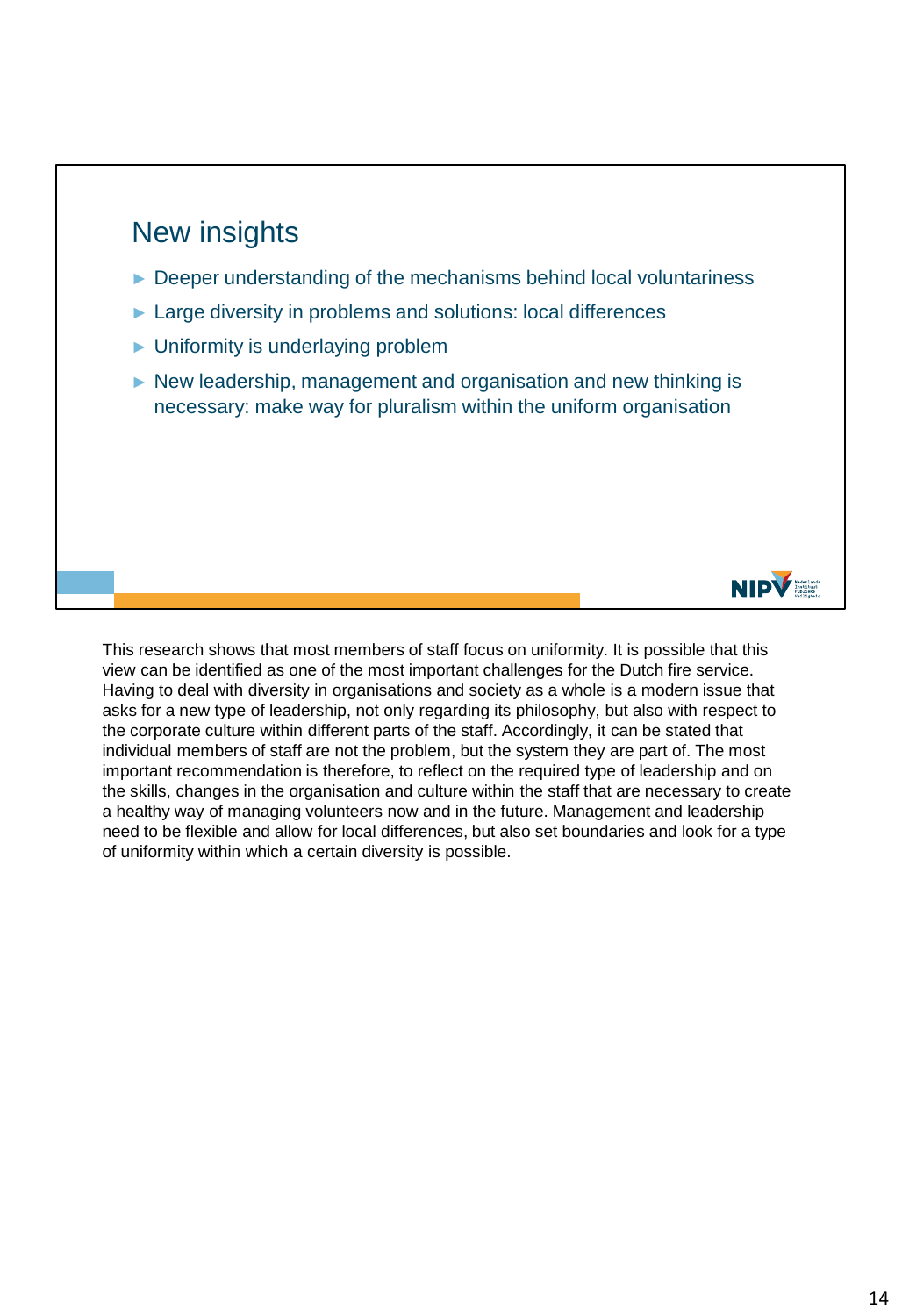

The volunteer fire services in Europe differ. For example regarding the organisation, the position in society and training.

In addition to the differences, you can also see in this photo collage that there are similarities.